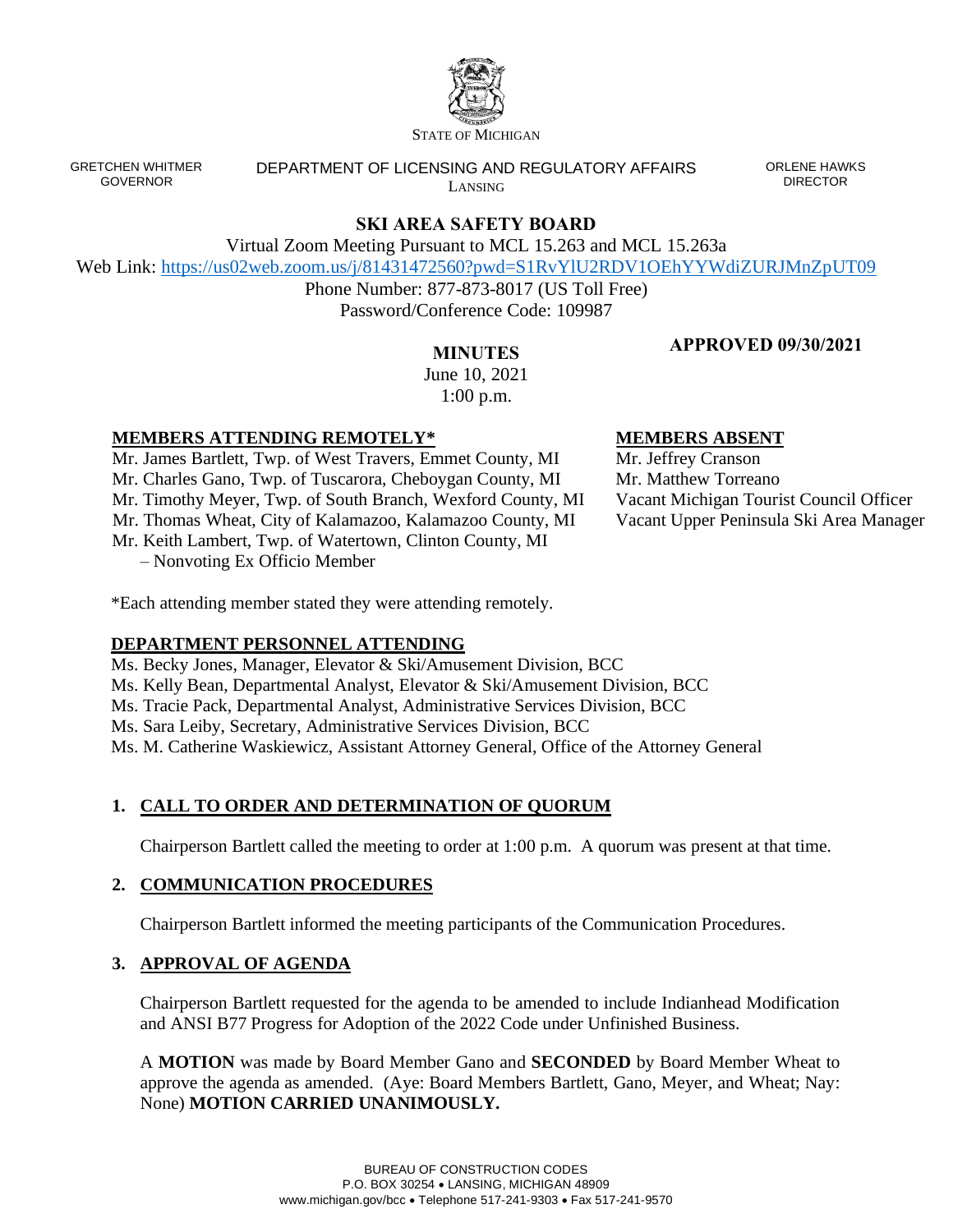Ski Area Safety Board Minutes June 10, 2021 Page 2 of 3

### **4. APPROVAL OF MINUTES - OCTOBER 1, 2020**

A **MOTION** was made by Board Member Wheat and **SECONDED** by Vice Chairperson Meyer to approve the minutes of the October 1, 2020 meeting. (Aye: Board Members Bartlett, Gano, Meyer, and Wheat; Nay: None) **MOTION CARRIED UNANIMOUSLY.**

### **5. NOMINATION AND ELECTION OF OFFICERS**

A. Chairperson

#### B. Vice Chairperson

A **MOTION** was made by Chairperson Bartlett and **SECONDED** by Board Member Gano for the officers to remain the same. Board Member Bartlett will remain the Chairperson and Board Member Meyer will remain the Vice Chairperson. (Aye: Bartlett, Gano, Meyer, and Wheat; Nay: None) **MOTION CARRIED UNANIMOUSLY.**

### **6. MODIFICATIONS**

A. Ski Brule

Mr. Steve Polich's request for modification for Ski Brule was presented to the Board for relief from the requirements of Section 4.3.3.3 of the 2017 ANSI B77.1.

Mr. Tate Polich, Ski Brule Mountain Management, provided testimony for the review. Following discussion, a **MOTION** was made by Vice Chairperson Meyer and **SECONDED** by Board Member Wheat to approve the modification request for Ski Brule for the 2021-2022 season and resume the ANSI nondestructive testing of the clips for the 2022-2023 season.(Aye: Board Members Bartlett, Gano, Meyer, and Wheat; Nay: None) **MOTION CARRIED UNANIMOUSLY.**

#### **7. UNFINISHED BUSINESS**

A. Indianhead Modification

Chairperson Bartlett reminded LARA staff that the modifications for Big Snow Resort, Indianhead Mountain expired at the end of the 2020-2021 season and clip testing should recommence as required per the Code.

B. ANSI B77 Progress for Adoption of the 2022 Code

Chairperson Bartlett informed the Board that the ANSI B77 code update is almost complete and will reflect the requirements of the manufacturer for the riblet lifts.

#### **8. NEW BUSINESS**

A. 2020-2021 Ski Area Incident Report

The 2020-2021 Ski Area Incident Report was presented to the Board.